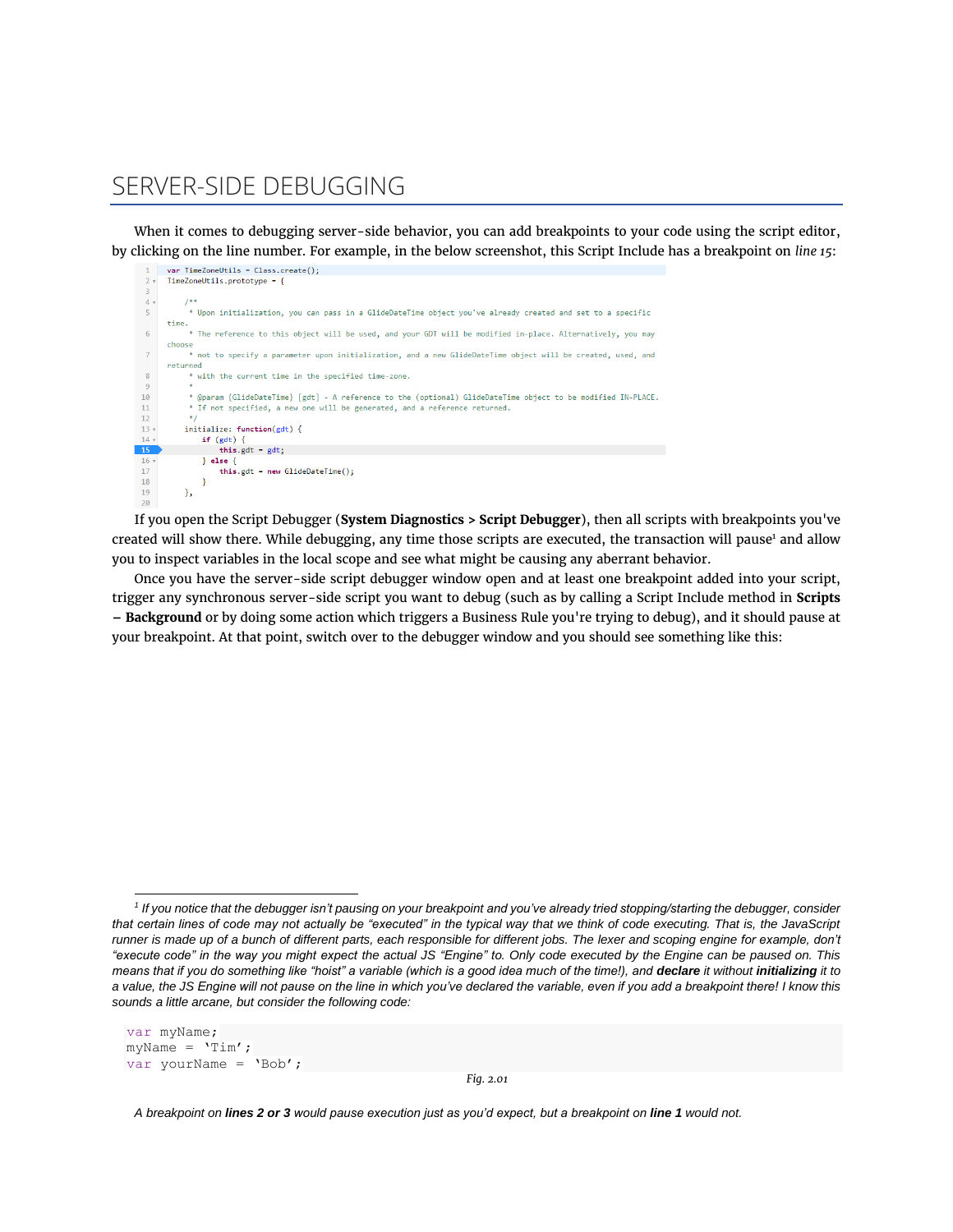

The line highlighted in red is the line we're currently paused on. The highlighted line has not yet executed; it's the line which *will* execute on the next "**step**" we tell the debugger to take.

If you look at the top-right of the above image, you'll see a section called **Local**, in which all of our locally defined variables are visible. This allows us to inspect current variable values as our code executes. Unfortunately, sometimes this doesn't work. Certain arrays and objects are shown as "Native JavaScript Array" or some arbitrary-sounding memory location address. As of the Paris release of ServiceNow though, we can get around this using the **Console** at the bottom of the debugger, which we'll discuss in more detail below.

Just above the **Local** section, you'll see five buttons that allow you to control the debugger, step through your code, and step into or out of function calls.



The function of these buttons may not be obvious when first glancing at their icons, so let's talk about what each of them does. Going in order from left to right, these are their functions:

- 1. **Stop Debugging**: This button, which looks like a pause icon, will stop the debugger entirely. Any code which is currently paused, will **resume**, and no further debugging will happen (even if your code hits another breakpoint) until you click the button again, to re-start the debugger.
- 2. **Resume Execution**: This button, which looks like a 'play' icon, will not halt debugging entirely, but will resume unmanaged execution of your code. Unlike the **Stop Debugging** button though, this button **will** pause execution at the *next* breakpoint it hits. For example, if you have a breakpoint *inside* a while loop, execution will pause the first time you loop through that code. You can "step" through the code from there and follow its execution, or you can just press the **Resume Execution** button, and your code will resume. However, the *next* time the loop runs, your code will pause again, and control will be given back to you via the debugger, just like the first time through.
- 3. **Step Over Next Function Call**: This is the button you're likely to click the most. It basically says, "execute the current highlighted line (highlighted in red) and pause execution on the next line". This is very similar to the **Step Into Next Function Call** button, except that it will stay at the current "layer" of the call-stack. This means that if the line to be executed is a function-call, unlike the "Step Into" button, this "Step Over" button will not step *into* the called function, and pause execution *inside* the called function, but will instead execute the called function in its entirety (without debugging *that* function line-by-line) and pause on the next line of the *current* function. Hence the name: Step **Over** rather than Step **Into**.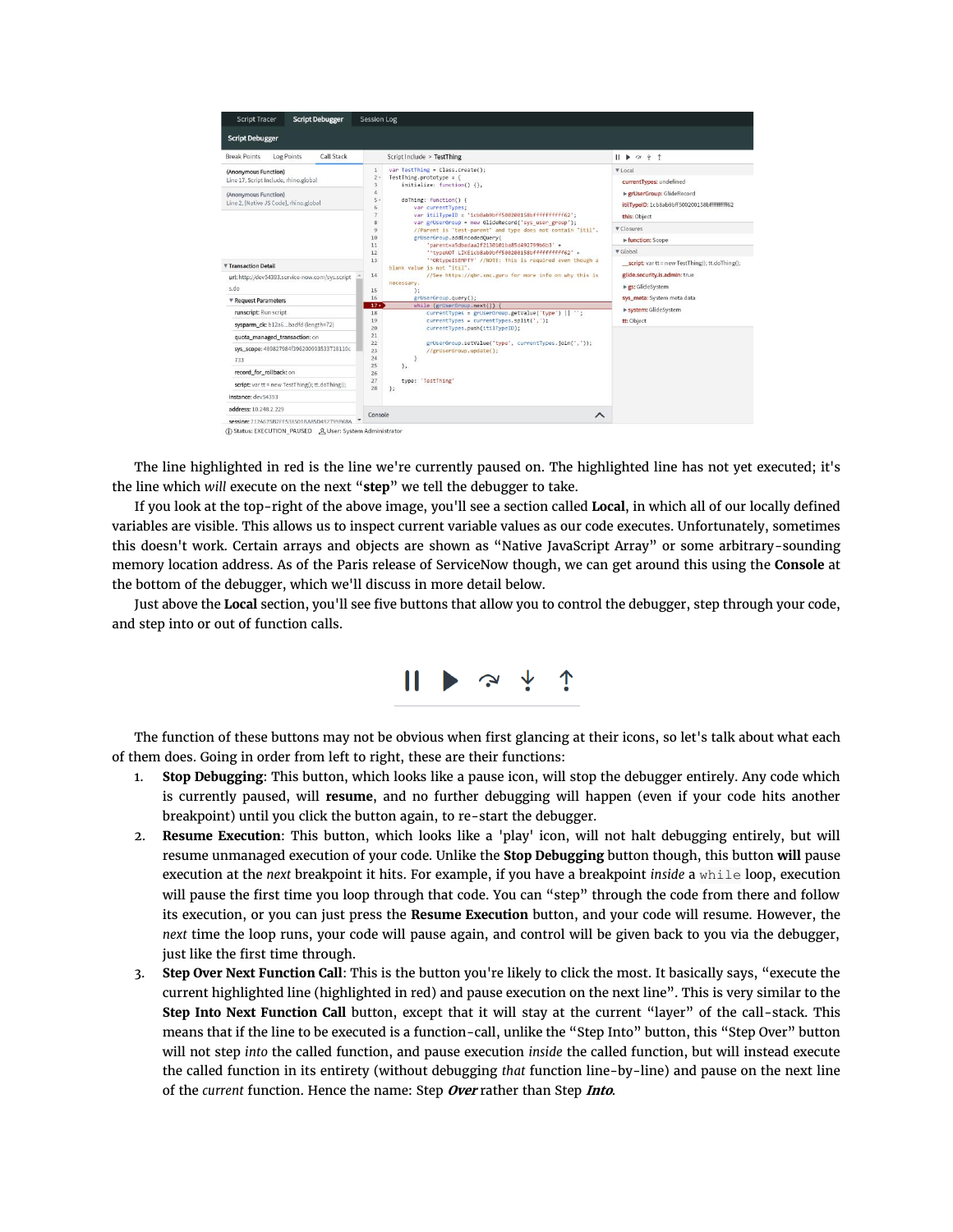- 4. **Step Into Next Function Call**: As alluded to above, rather than staying at the current "layer" of the call stack, if possible, this button will step **into** the function being called on the highlighted line of code being debugged. If the highlighted line of code executes an outside Script Include, another method within an existing Script Include, or any other type of script that you have access to, the debugger will switch to that script, adding it to the **Call Stack** section in the panel on the left of the debugger window, and will allow you to debug execution of *that* script line-by-line, even if you didn't have a breakpoint in that called function. Note that I said, "any type of script *that you have access to*". There are some scripts you won't be able to step into; black-box code, such as any call to the ServiceNow GlideSystem API (for example, gs.nowDateTime()). In cases like this, pressing the **Step Into** button won't do any harm, and will simply behave as though you clicked the **Step Over** button.
- 5. **Step Out of Current Function**: This button is the exact opposite of the **Step Into** button. If you look at the **Call Stack** section in the panel on the left side of the debugger, you can see what scope is just "above" your current "layer" of the call stack. This makes it easy to **Step Into** a function call, have a look at how the first few lines are executing, then easily return to the function you were debugging previously (the one which called this other function), by clicking the **Step Out** button.

The Script Debugger is an exceptionally useful, and largely under-utilized tool for exploring the behavior of your server-side code. I **strongly** recommend becoming extremely familiar with this tool, its capabilities and limitations, and how to use it to effectively debug your own code during a rubber duck debugging<sup>2</sup> exercise.

**Pro-tip***: Only* **synchronous** *operations can be debugged since the debugger has to pause the thread as it executes in order to debug it. This means that certain things like inbound API calls cannot be debugged.*

*That said, for REST APIs in particular, you can trigger an API call using the Rest API Explorer (***System Web Services > REST > REST API Explorer***) to run it synchronously and debug your Scripted REST APIs (SRAPIs).*

## DEBUGGER CONSOLE

In addition to letting you see the exact values of all of your local variables, monitor execution line-by-line, step into and out of other functions, and generally become a wizard of debugging, the debugger has one more trick up its sleeve. As of the **Paris** release of ServiceNow, the debugger now has a **Console**.

You may have seen the Console section at the bottom of some of the screenshots in the previous section. Collapsed by default, it gives you just what you'd expect: a console into which you can write code. This can be monumentally useful for things like logging *actual* values, including (a) variables which don't show up meaningfully in the **Local** panel at the top right of the debugger, and (b) values not stored in discrete variables, such as the value returned by grIncident.getRowCount().

To get a value to print out in the console, you don't use  $\cosh 2\log$  () like in a browser console, and you don't use gs.info() or gs.log() like in a background script. Instead, you simply type in some code, and whatever the last line of code<sup>3</sup> evaluates to, will be printed in the console. For example, if I'm debugging a Business Rule, and I simply type in the console current.isNewRecord();, either true or false will be printed to the console (depending on whether the Business Rule is executing on a new or existing record, obviously).

*<sup>2</sup> "Rubber Ducking", also known as "Rubber Duck Debugging" is the practice of explaining, out loud, exactly what you expect your code to be doing, literally line-by-line, to an inanimate object, such as a rubber duck.* 

*See [rubberduckdebugging.com](https://rubberduckdebugging.com/) for more info.*

*<sup>3</sup> If you write a line of code and press Enter in the debugger console, that line will execute. You can write multiple lines of code – even an entire self-executing function – by instead using SHIFT+Enter to create new lines, then pressing Enter when you're ready to execute the whole thing. Just remember that whatever the last line of code evaluates to, is what will be printed in the console.*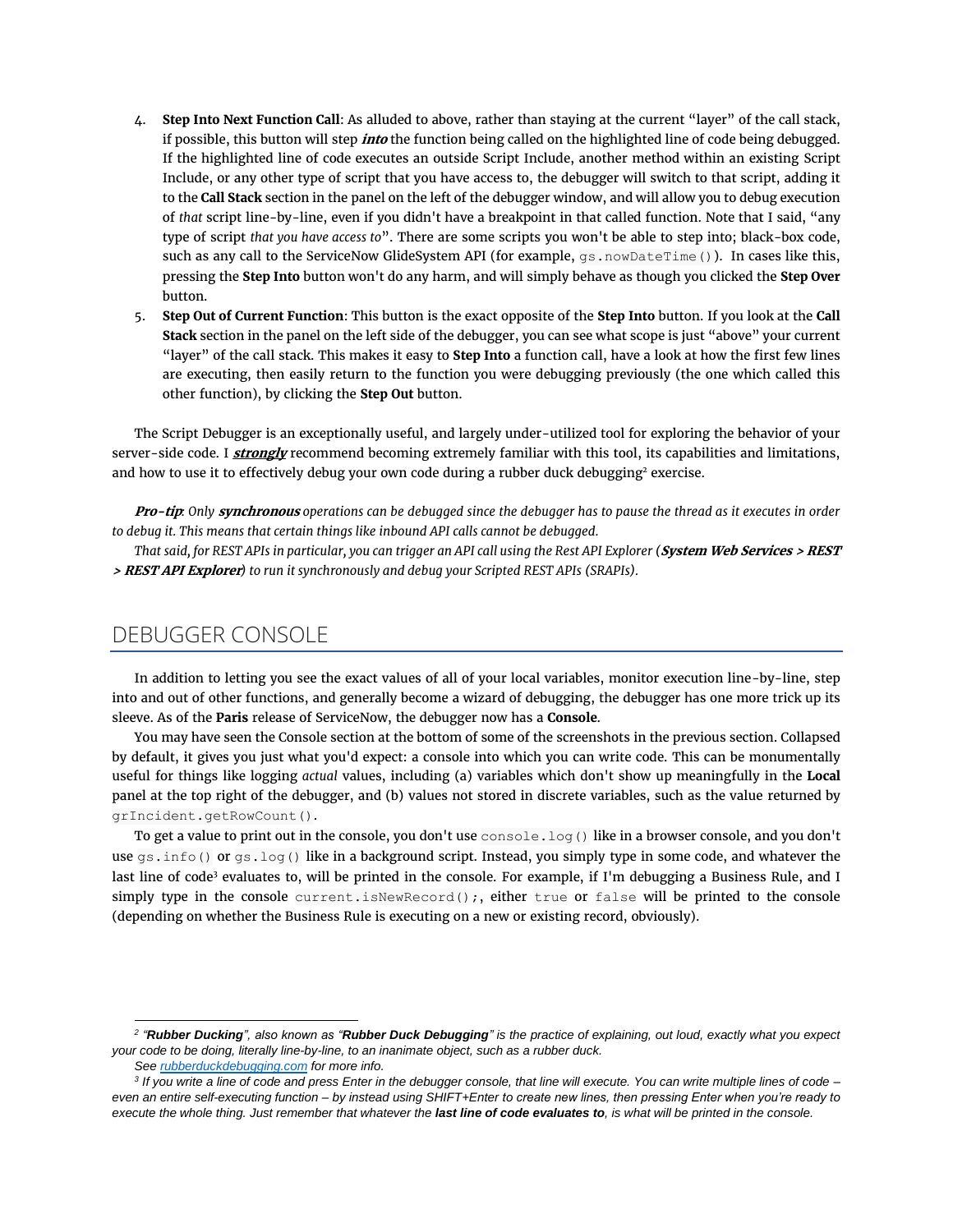

*Example of running a line of code in the console, and the result being evaluated and logged below.*

That's pretty rad, but the console can do much more than just log stuff for us. Consider the following screenshot:

| <b>Script Tracer</b><br><b>Script Debugger</b>                                                                                                                                                                                                                                                                                                                                          | <b>Session Log</b>                                                                                                                                                                                                                                                                                                                                                                                                                                                                                                                                                                                                                                                                                                                                          |                                                                                                                                                                                                                                                                                                                                                             |
|-----------------------------------------------------------------------------------------------------------------------------------------------------------------------------------------------------------------------------------------------------------------------------------------------------------------------------------------------------------------------------------------|-------------------------------------------------------------------------------------------------------------------------------------------------------------------------------------------------------------------------------------------------------------------------------------------------------------------------------------------------------------------------------------------------------------------------------------------------------------------------------------------------------------------------------------------------------------------------------------------------------------------------------------------------------------------------------------------------------------------------------------------------------------|-------------------------------------------------------------------------------------------------------------------------------------------------------------------------------------------------------------------------------------------------------------------------------------------------------------------------------------------------------------|
| <b>Script Debugger</b>                                                                                                                                                                                                                                                                                                                                                                  |                                                                                                                                                                                                                                                                                                                                                                                                                                                                                                                                                                                                                                                                                                                                                             |                                                                                                                                                                                                                                                                                                                                                             |
| Call Stack<br><b>Break Points</b><br>Log Points                                                                                                                                                                                                                                                                                                                                         | Script Include > TestThing                                                                                                                                                                                                                                                                                                                                                                                                                                                                                                                                                                                                                                                                                                                                  | $   \triangleright \sim + \uparrow$                                                                                                                                                                                                                                                                                                                         |
| (Anonymous Function)<br>Line 14, Script Include, rhino.global<br>(Anonymous Function)<br>Line 2, [Native JS Code], rhino.global<br>▼ Transaction Detail<br>url; http://dev54393.service-now.com/sys.script<br>s.do<br>▼ Request Parameters<br>runscript: Run script<br>sysparm_ck: b12a6badfd (length=72)<br>quota managed transaction; on<br>sys_scope: 489827984f396200993533718110c7 | var TestThing = Class.create();<br>$\mathbf{1}$<br>2.1<br>TestThing.prototype = $\{$<br>initialize: function() {},<br>3<br>$\ddot{a}$<br>5.1<br>doThing: function() {<br>6<br>var greetingMsg = $'$ ;<br>7.1<br>var me = $\{$<br>'first name': 'Tim',<br>8<br>'last name': 'Woodruff',<br>$\overline{9}$<br>'age': 33,<br>10<br>'is_cool': false<br>11<br>};<br>12<br>13<br>if (me.hasOwnProperty('is cool') && me.is_cool)<br>14 <sub>7</sub><br>greetingMsg += 'Hey there, ' + me.first_name + '! ' +<br>15<br>'You\'re pretty cool for a ' + me.age.toString() +<br>16<br>' year old.':<br>17<br>$\}$ else $\{$<br>$18 -$<br>greetingMsg += 'Hey dork.';<br>19<br>20<br>¥<br>21<br>gs.info(greetingMsg);<br>22<br>23<br>$\mathcal{F}_{\mathbf{z}}$<br>24 | ▼ Local<br>greetingMsg; undefined<br><b>V</b> me: Object<br>age: 33<br>first_name: Tim<br>is cool: false<br>last name: Woodruff<br>this: Object<br>▼ Closures<br>Function: Scope<br>▼ Global<br>_script: var tt = new TestThing(); tt.doThing();<br>glide.security.is.admin: true<br>► gs: GlideSystem<br>sys_meta: System meta data<br>system: GlideSystem |
| 33<br>record for rollback: on                                                                                                                                                                                                                                                                                                                                                           | 26<br>35<br>$\mathcal{L}_{\mathcal{P}}$<br>$\checkmark$<br>Console                                                                                                                                                                                                                                                                                                                                                                                                                                                                                                                                                                                                                                                                                          | tt: Object                                                                                                                                                                                                                                                                                                                                                  |
| script: var tt = new TestThing(); tt.doThing();                                                                                                                                                                                                                                                                                                                                         |                                                                                                                                                                                                                                                                                                                                                                                                                                                                                                                                                                                                                                                                                                                                                             |                                                                                                                                                                                                                                                                                                                                                             |
| instance: dev54393                                                                                                                                                                                                                                                                                                                                                                      | $\mathcal{P}$                                                                                                                                                                                                                                                                                                                                                                                                                                                                                                                                                                                                                                                                                                                                               |                                                                                                                                                                                                                                                                                                                                                             |
| address: 10.248.2.229                                                                                                                                                                                                                                                                                                                                                                   |                                                                                                                                                                                                                                                                                                                                                                                                                                                                                                                                                                                                                                                                                                                                                             |                                                                                                                                                                                                                                                                                                                                                             |
| session: 712A675B2FF538501BA85D492799B68A                                                                                                                                                                                                                                                                                                                                               |                                                                                                                                                                                                                                                                                                                                                                                                                                                                                                                                                                                                                                                                                                                                                             |                                                                                                                                                                                                                                                                                                                                                             |
| forward: 75.164.136.80<br><b>HIAMLAALINAL 1P</b><br>① Status: EXECUTION PAUSED 凡 User: System Administrator                                                                                                                                                                                                                                                                             |                                                                                                                                                                                                                                                                                                                                                                                                                                                                                                                                                                                                                                                                                                                                                             |                                                                                                                                                                                                                                                                                                                                                             |

This script is paused on line 14, and you can see that the variable me has already been declared and initialized, with the property is\_cool set to false. Therefore, if we were to continue execution, we would see that the else block fires, as the condition in the  $\pm \text{f}$  block is not met.

That is obviously unjust, untrue, and cruel beyond measure. Tim Woodruff is *way cool*! Therefore, as the debugger is paused on the line on which the condition in the if block is to be evaluated, we'll use the debugger to modify the value of me.is cool so that it properly reflects Tim's totally tubular coolness.